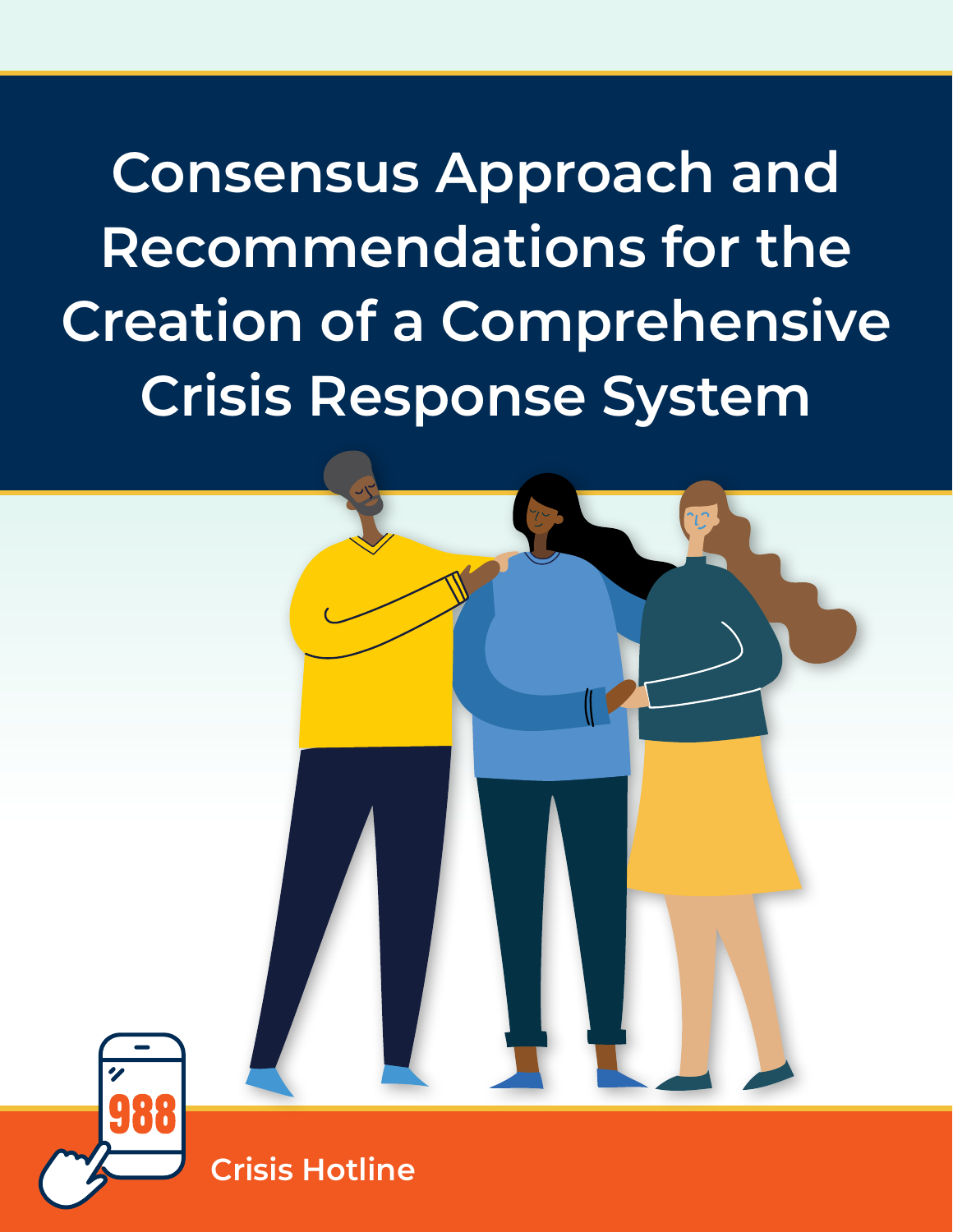# **Consensus Approach and Recommendations for the Creation of a Comprehensive Crisis Response System**

### **NOVEMBER 2021**

Authored by leaders from the undersigned organizations who worked closely on the development of this shared vision to achieve a common goal— improving lives for people with mental health and substance use disorders. These leaders aspire to create the vital conditions that promote well-being and a system of care where all people have readily available access to evidence-informed services across a full continuum.

> American Foundation for Suicide Prevention American Psychiatric Association American Psychological Association Massachusetts Association for Mental Health Meadows Mental Health Policy Institute Mental Health America National Association for Behavioral Healthcare National Alliance on Mental Illness National Council for Mental Wellbeing One Mind Peg's Foundation Steinberg Institute The Kennedy Forum Treatment Advocacy Center Well Being Trust

**For additional information, please contact [info@wellbeingtrust.org](mailto:info%40wellbeingtrust.org?subject=).**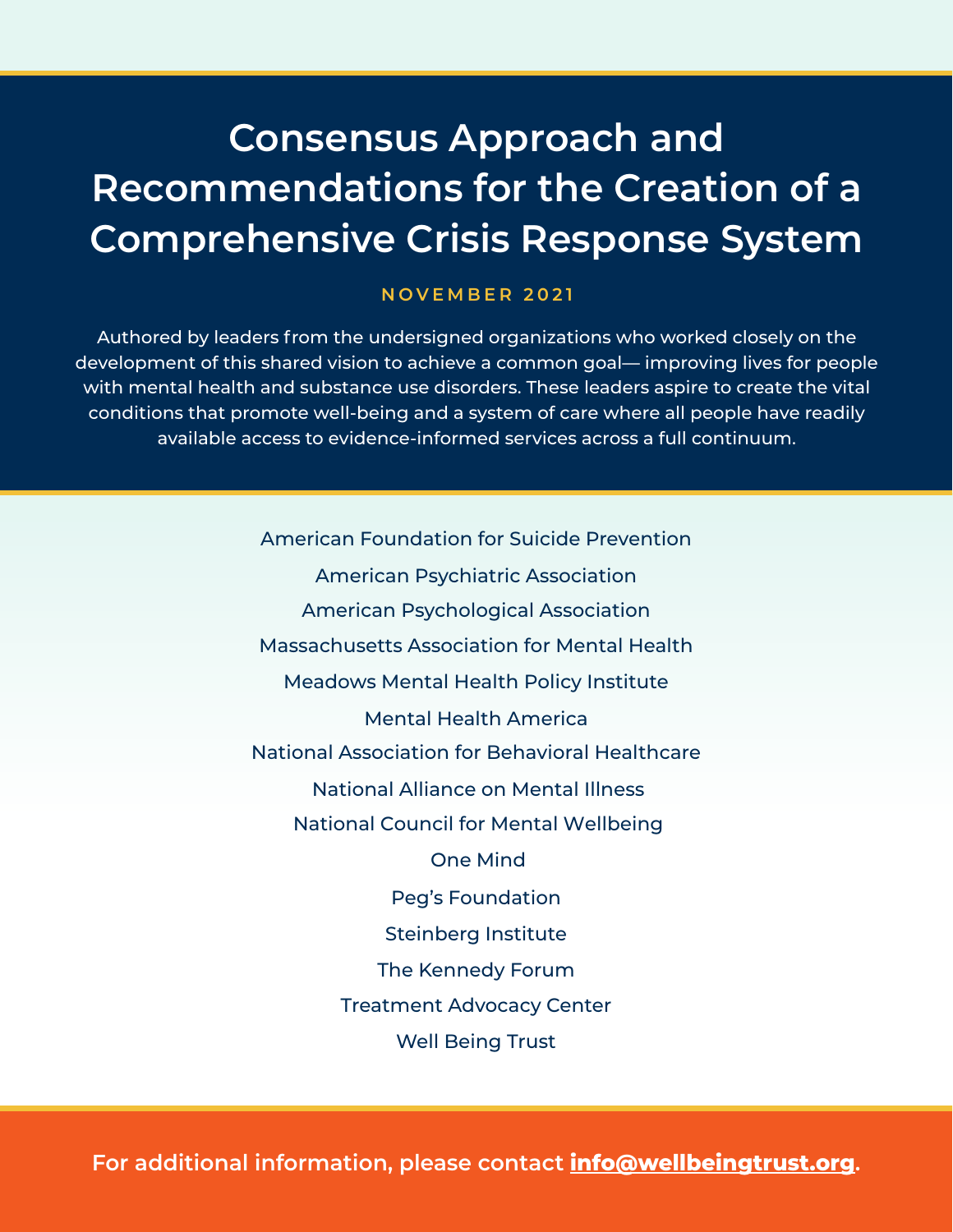# **Table of Contents**

| 7 Pillars for Transforming Mental Health and Substance Use Care  9 |  |
|--------------------------------------------------------------------|--|
|                                                                    |  |
|                                                                    |  |
|                                                                    |  |
|                                                                    |  |
|                                                                    |  |
|                                                                    |  |
|                                                                    |  |
|                                                                    |  |
|                                                                    |  |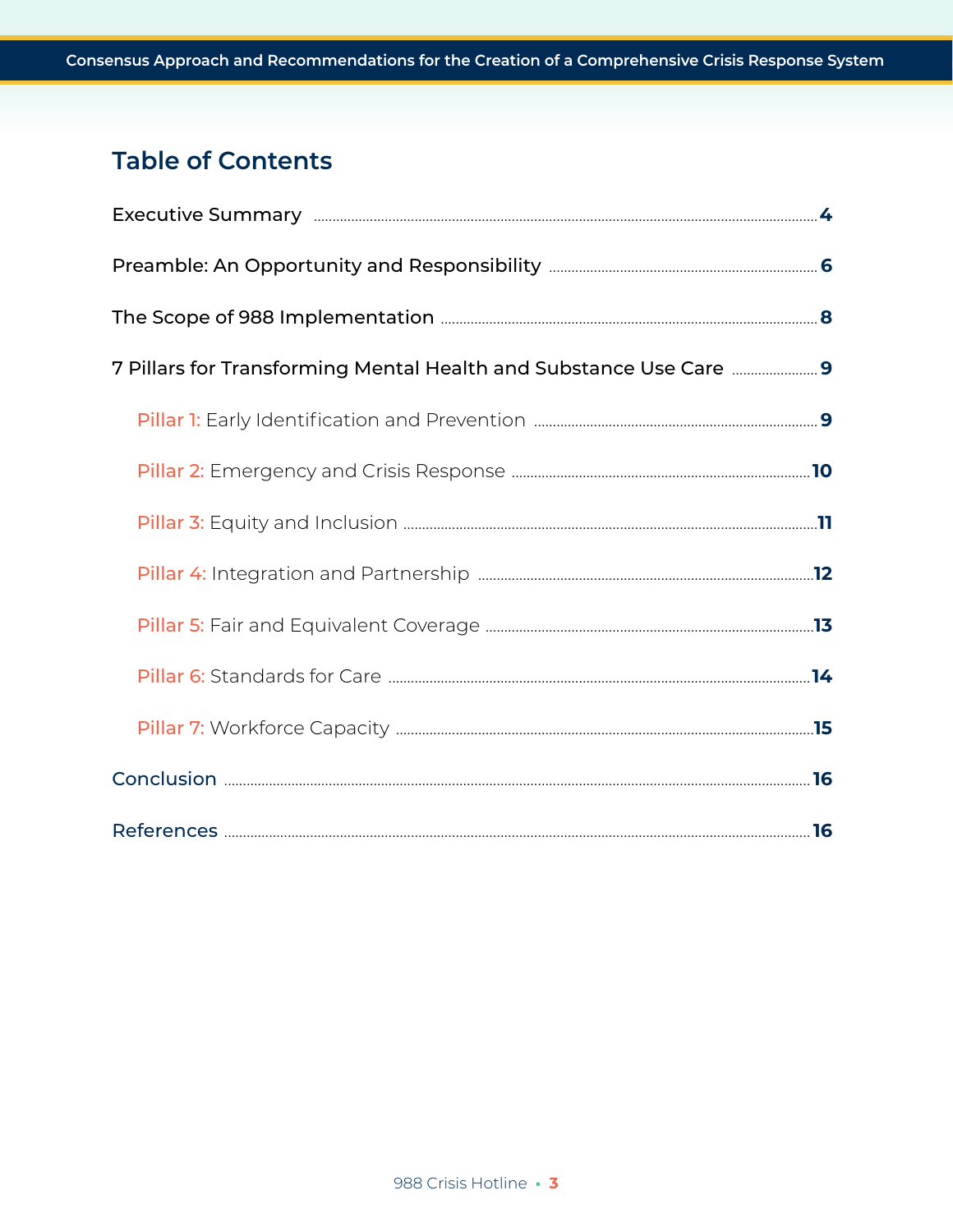### **Executive Summary**

The United States needs a thoughtful and comprehensive response to mental health or substance use crises and suicide prevention. As it stands, there is no consistent pathway a person in crisis can access for help. And for many communities, 911 has become the default response, which has led to frustration, inappropriate care, and in many cases even death. Simply put, without a robust infrastructure that allows for the

public to call for help and consistently get an appropriate response, these trends will not change.

July of 2022 will officially introduce 988: a new telephone number people in our communities, states, and nation will be able to call or text when a crisis arises. However, like many changes for mental health and substance

988 is not just a new number to call – it is an opportunity to rethink how we approach mental health, substance use disorders, and suicide prevention in our communities.

use disorders, if there is no comprehensive plan that outlines needed elements for a thorough and effective response, we run the risk of losing this precious opportunity to do better for everyone.

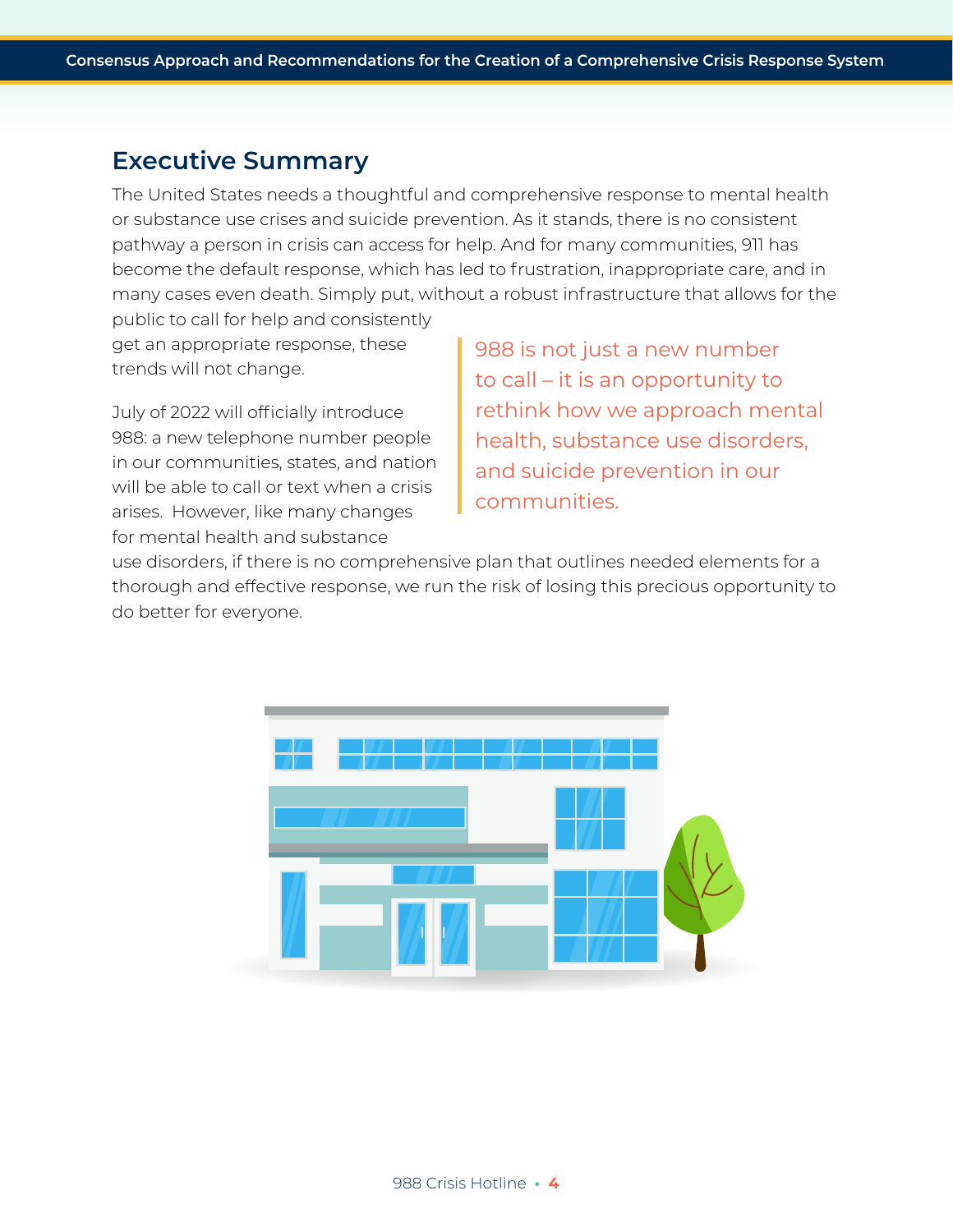#### *We cannot afford to fail.*

This document provides a clear blueprint for building the continuum of care we need for a functioning crisis response system. Without a systems approach to transformation, simply implementing a new number to call will have little impact on those who are in need. As seen in the graphic below, as well as the corresponding document, we have identified seven critical pillars that must be built into any redesign if we are to achieve our goal of a timely, effective, safe and compassionate intervention for those in a mental health crisis.

988 is not just a new number to call – it is an opportunity to rethink how we approach mental health, substance use disorders, and suicide prevention in our communities.

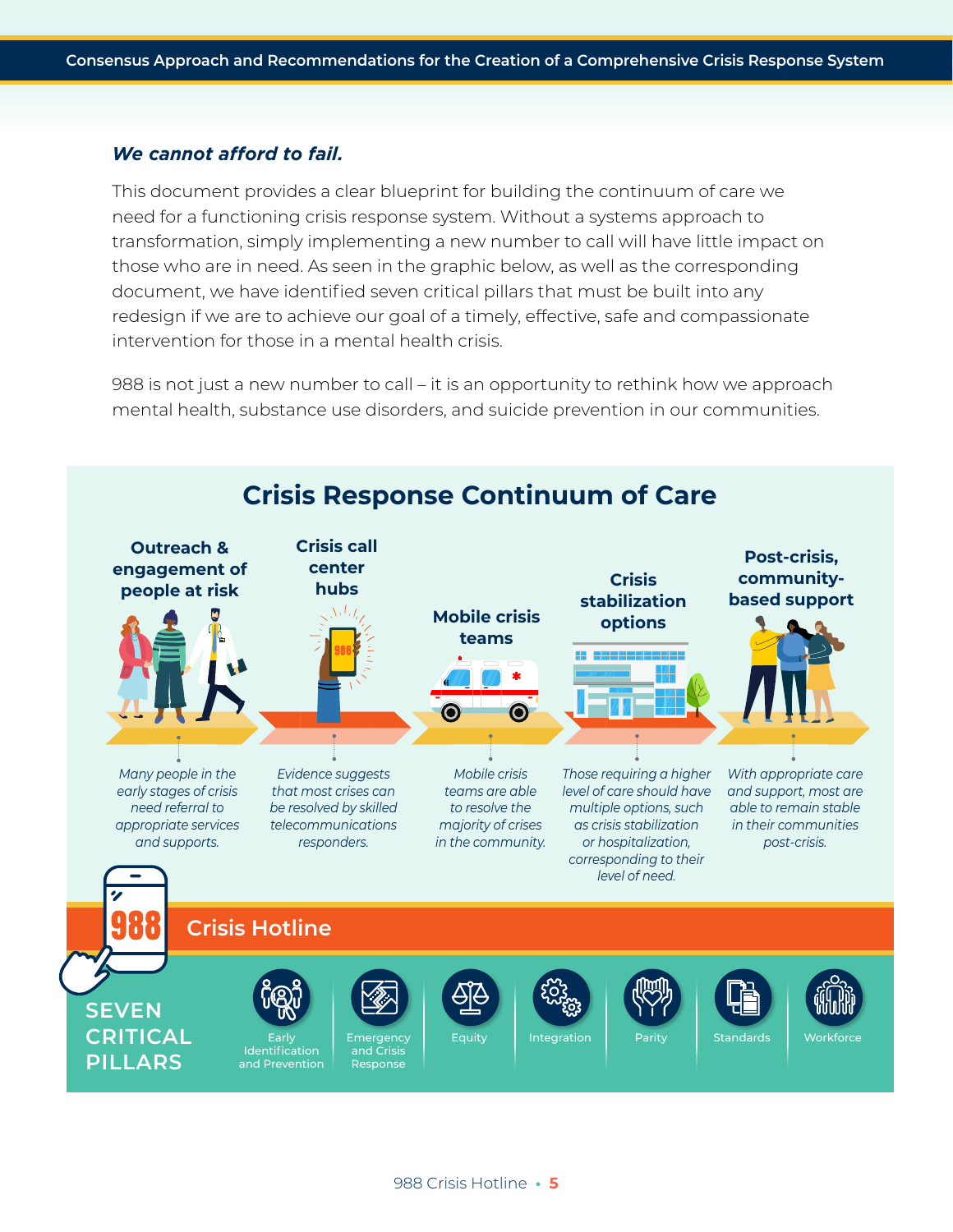### **Preamble**

As leading organizations in the United States dedicated to improving outcomes for people with mental health conditions, suicide risk, and substance use disorders\*, we have committed to speaking with one voice on the way forward. We have [consolidated](https://wellbeingtrust.org/wp-content/uploads/2020/10/Unified-Vision-v8-10_28_2020.pdf) our subject matter expertise and diverse constituencies behind this common purpose. We offer here our consensus approach and recommendations for the creation of a comprehensive crisis response system, presented as a clear and unified statement.



### **An Opportunity and a Responsibility**

The ravages of the COVID-19 pandemic have put a harsh and unforgiving focus on the way we respond to crisis. Each state, county and city operates its own localized version of crisis response with wildly varying results. This reality made coordinating COVID response (mental health/substance disorder/suicidal crisis response) very difficult to approach systematically. Many places are doing no better at successfully resolving crisis despite the best efforts of individuals struggling to succeed with ineffectual tools, lack of funds and inadequate capacity along the entire continuum of care.

In a major victory for those with mental health and substance use disorders, Congress included a historic increase in funds within the American Rescue Plan Act—the largest increase in decades.

While lawmakers began investing in mental health programs, numerous high-profile incidents of lethal law enforcement encounters involving those in acute crisis brought

attention to a reality advocates have spoken of for years. Unlike medical conditions, our response to psychiatric, behavioral, trauma-based or substance use crisis is inappropriately rooted in law enforcement and criminal justice. These encounters further highlight longstanding racial discrimination and a need to apply an equity lens to crisis response. This does not need to be our status quo anymore. Reliance on law enforcement, jails and prisons is a result of our collective failure to provide an appropriate alternative.

The ravages of the COVID-19 pandemic have put a harsh and unforgiving focus on the way we respond to crisis.

*\* Throughout this document, the terms mental health conditions and substance use disorders will be used to encompass the whole range of conditions associated with these illnesses.*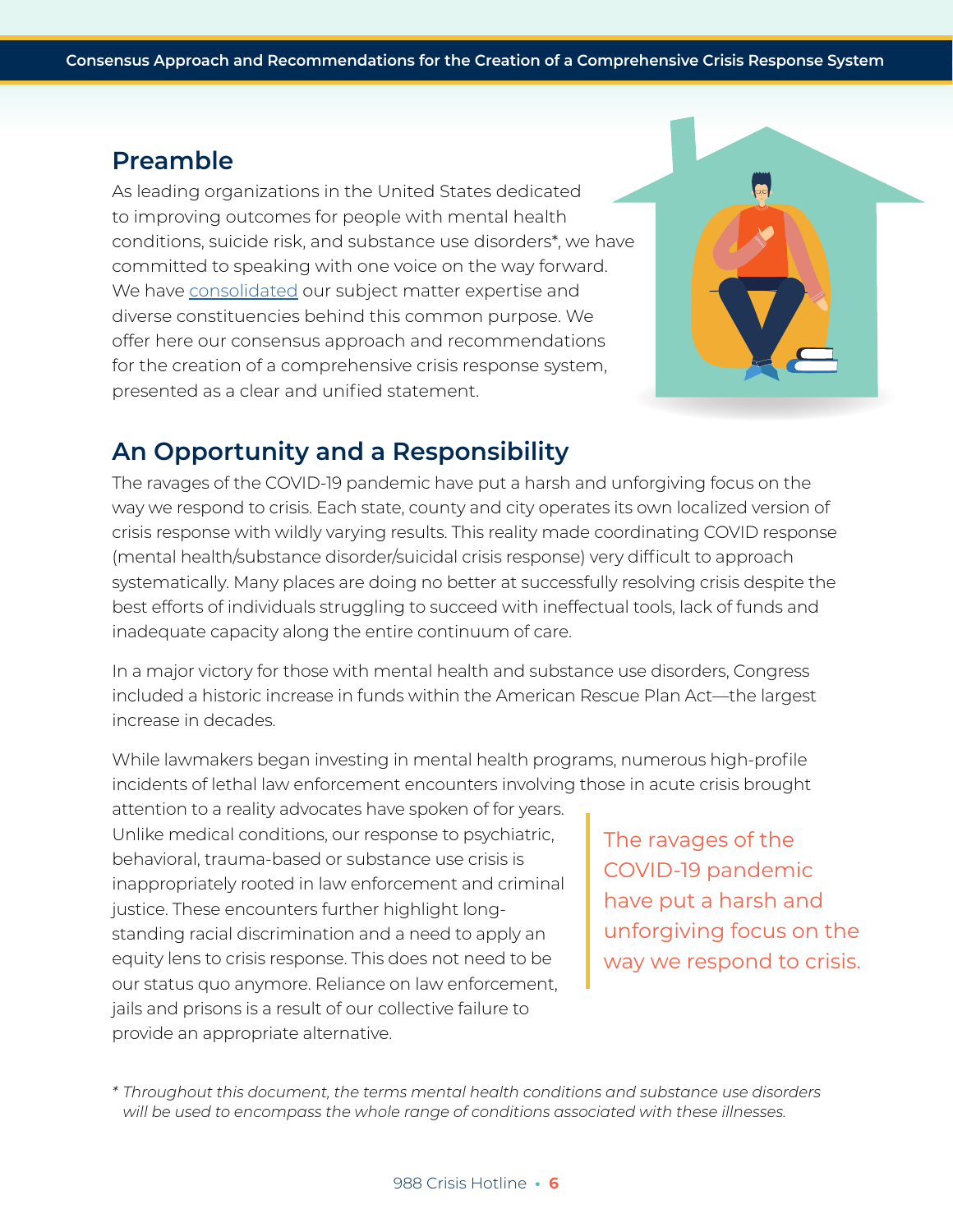### **Continuum of Crisis—A Systemic Approach**

In September 2020, the National Suicide Hotline Designation Act passed Congress. This legislation made a landmark decision to transition the current National Suicide Prevention Lifeline or 1-800-273-TALK to 988. Advocates and leaders alike are seizing on an opportunity to reimagine crisis care in the United States.

Crisis is the most acute stage of need for individuals with mental health and substance use disorders (MH/SUD) and for those at risk of suicide. A continuum should exist in providing crisis care just as there is a continuum of care for other types of health. When we think about heart health, there is an understanding that a heart attack is late in the continuum of care. Emergency treatment of a heart attack is preceded, and hopefully prevented, by regular check-ups,

In September 2020, the National Suicide Hotline Designation Act passed Congress.

heart health screenings, preventative health care and non-emergency interventions. Discharge after treatment of a heart attack likewise requires follow-up care and monitoring to prevent another emergency from arising and to adjust care as needed.

Similarly, a mental health or suicidal crisis [begins](https://www.thenationalcouncil.org/wp-content/uploads/2021/03/031121_GAP_Crisis-Report_Final.pdf?daf=375ateTbd56) well before it escalates to an emergency that could warrant a law enforcement response, or inappropriately relying on an emergency department for help. The crisis may begin when a person is unable to get needed services, medication or supports, experiences a traumatic event, a relapse or symptoms are triggered, or stressors begin to compound. 911 response will continue to be an integral component of a full continuum of crisis response, but alternative interventions and an understanding of existing resources for this earlier stage of crisis must be included in planning efforts for 988 as will the thoughtful coordination between 911 and 988 responses. An all-emergency crisis response, even if successful in shifting from over-reliance on law enforcement, will overwhelm the mental health and medical systems.

We must also require that post-emergency aftercare and support be included in plans for 988 implementation. The period following the resolution of an emergency intervention, such as response by a mobile crisis team or admission to a hospital or crisis stabilization unit, is often equally critical to continued stabilization and pathway to recovery of the person, as is coordination with the patient's clinician whenever possible.

What we need and what we must build is a crisis response system that follows this continuum of crisis and is informed by what we know about how to reach the individuals we intend to serve. This is an opportunity to create a re-envisioned crisis system convened and run by state or regional-level authorities.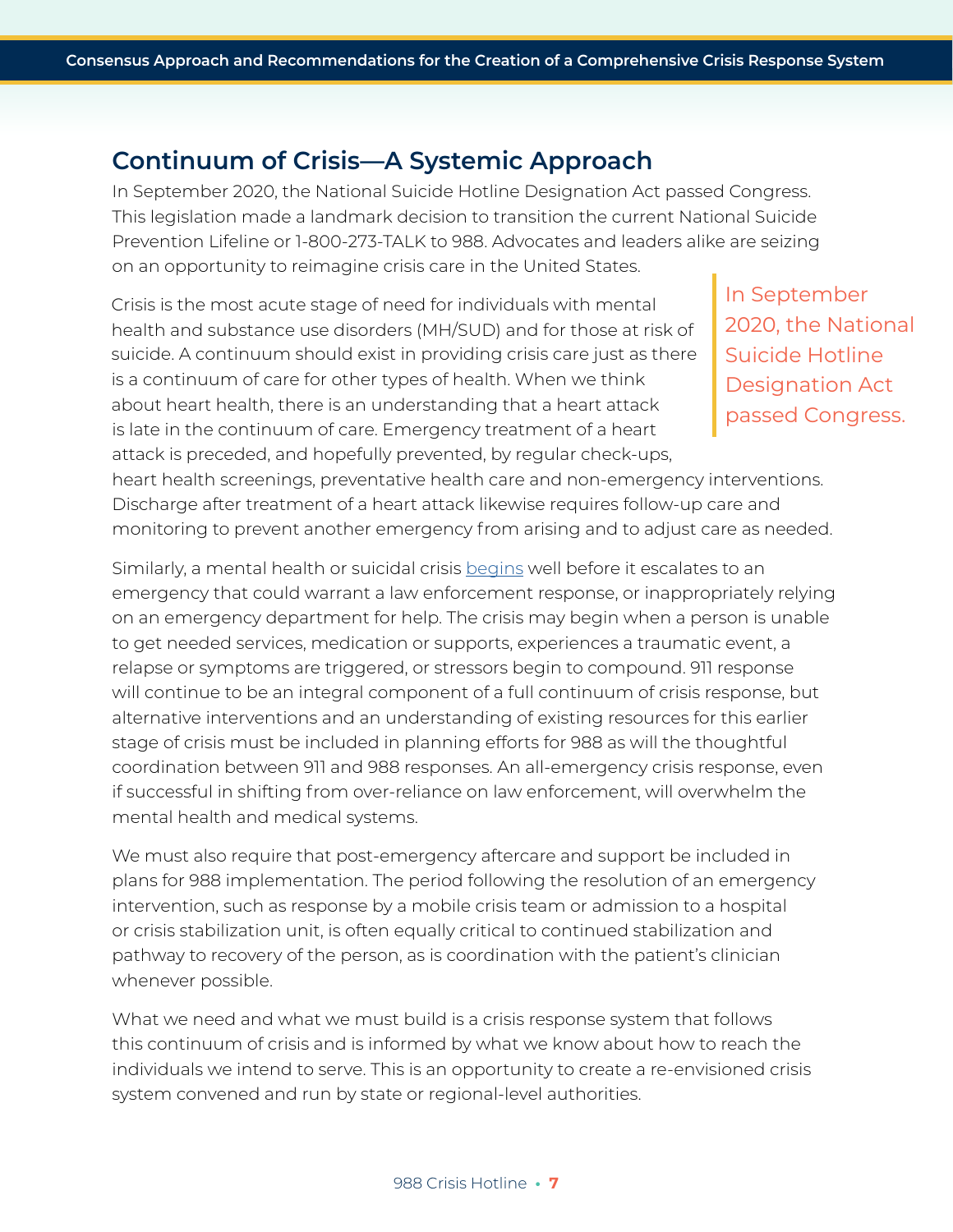### **The Scope of 988 Implementation**

An ineffectual crisis response system is expensive and yields bad outcomes. We believe that our nation must seize this once-in-a-lifetime chance to do right for all our communities. We also believe that 988 implementation will falter and fall short of its mandate if our focus is too narrow. We will need the cooperation of state and federal policymakers as well as public and private payers. We seek to successfully and compassionately meet the needs of those at the height of an emergency and also recognize the importance of preventing crisis. By serving all, we prevent unnecessary human suffering and promote the well-being of underserved people who deserve better than what we have delivered to date. To do this, however, we must be bold. **Let's be bold.**



# **Crisis Response Continuum of Care**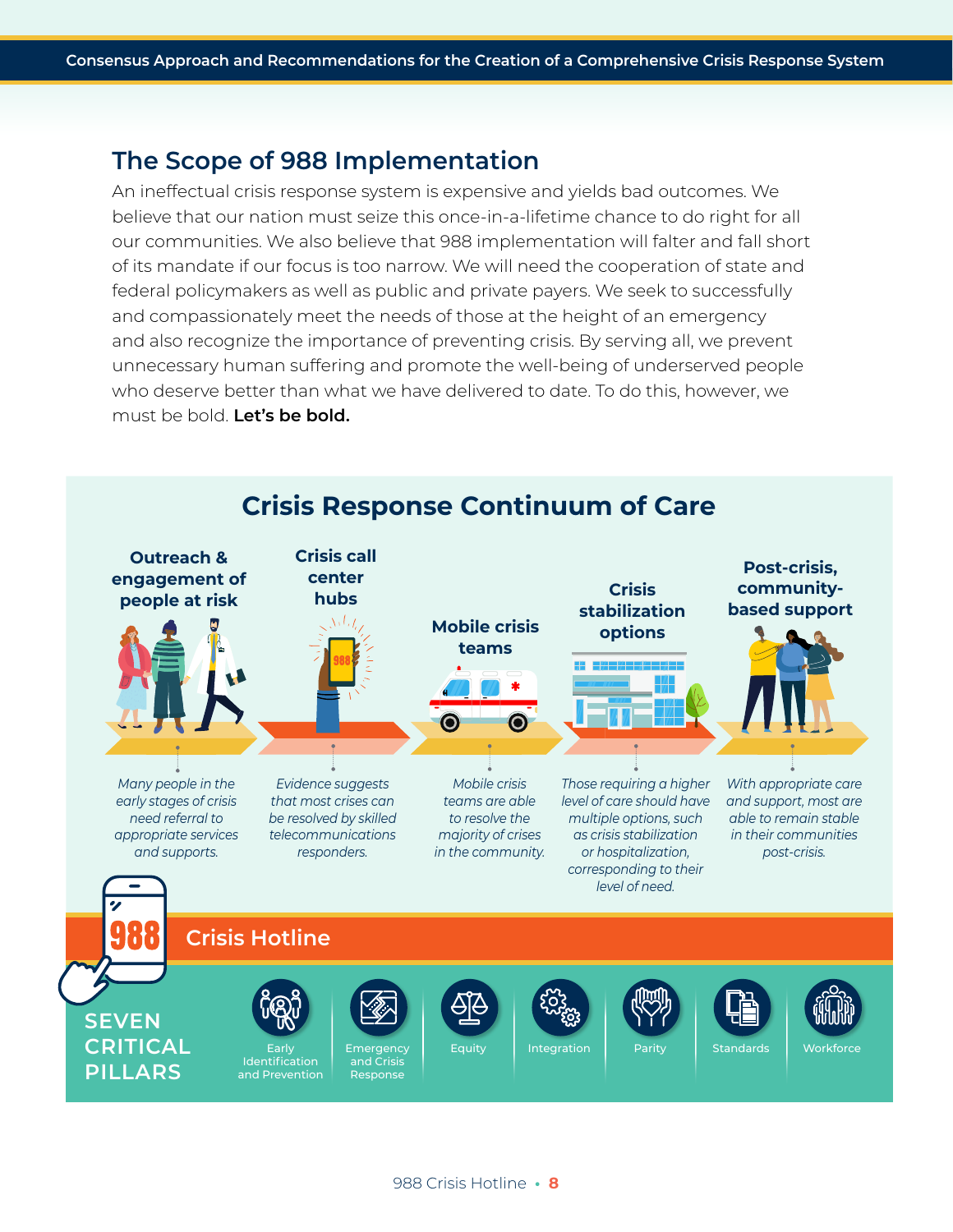# **7 Pillars for Transforming Mental Health and Substance Use Care**

### Early Identification and Prevention

**Pillar 1:** Crisis begins earlier than our system has been set up to acknowledge and continues long after an emergency is resolved. A successful 988 implementation must incentivize intervention in early stages of crisis before a full-blown emergency and also incentivize continued support and stabilization afterward. Early identification and prevention also includes:

- **•** Investment in research.
- **•** Consistent quality data available to allow for meaningful analysis and accountability and understanding of why people are coming into crisis.
- **•** Support warm lines to avoid crisis and address post crisis needs.
- **•** Public education campaigns to aid in early identification, including campaigns focused on young adult populations.
- **•** Universal mental health and substance use screening across all medical settings and schools.
- **•** Creating special Medicaid eligibility coverage for early psychosis and those in juvenile justice system.
- **•** Ensure availability of peer navigators and in-network, readily available care.
- **•** Invest in supportive housing, both transitional and permanent.
- **•** Integrate trauma-informed practices, social emotional learning, and multi-tiered systems of support in schools.
- **•** Expand youth mental health services by ensuring states take advantage of all available Medicaid funding.
- **•** Invest in prevention and early intervention in schools.

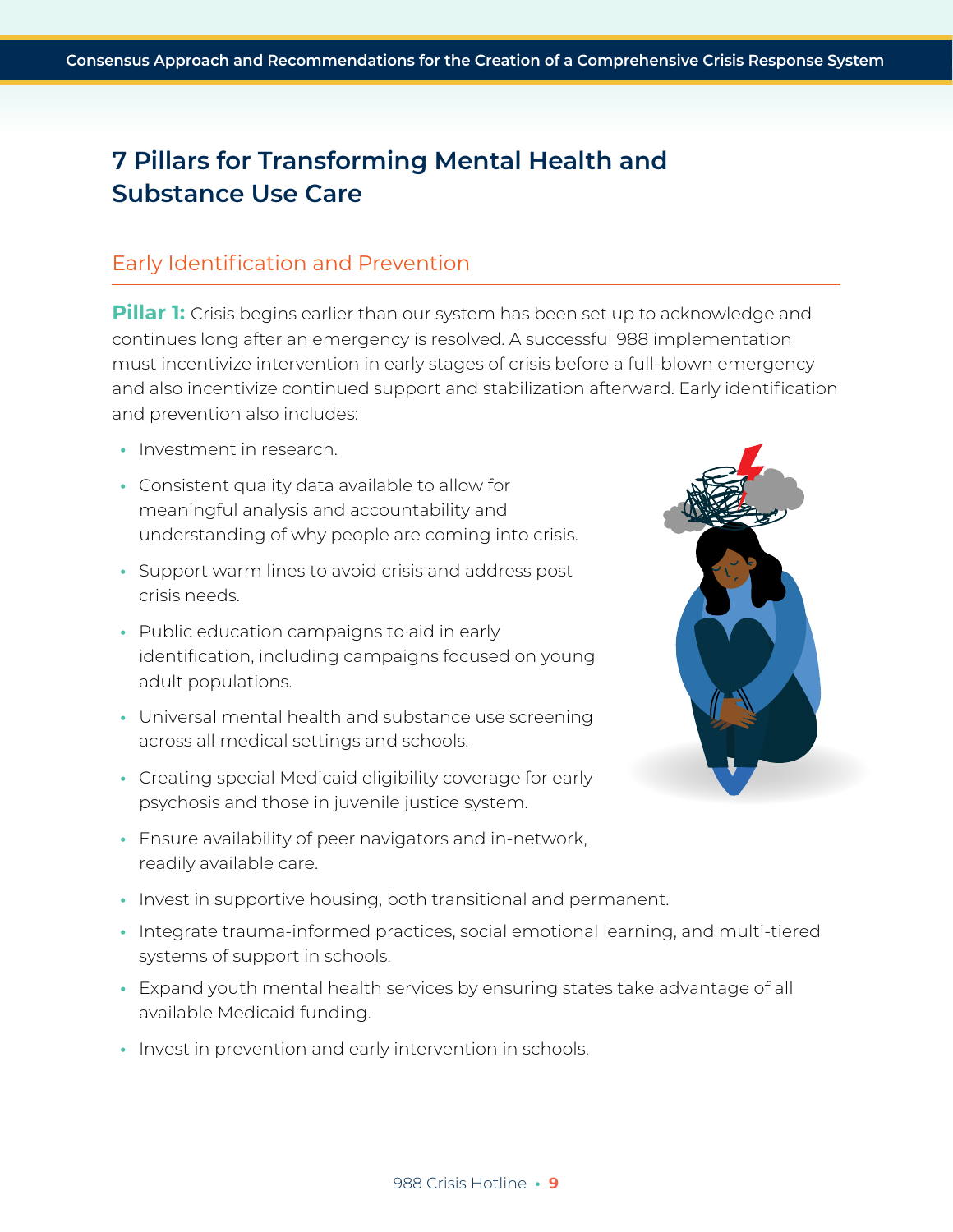#### Emergency and Crisis Response

**Pillar 2:** The ultimate goal of 988, shifting crisis response away from law enforcement and the criminal justice system and to our public health, medical, and mental health systems, will require infrastructure investment and an expansion of capacity that must be built into the planning process. This will also include:

- **•** Ensuring new investment, including community-based care, residential crisis options, and inpatient care adequate to meet needs of those diverted from hospital emergency departments and criminal justice involvement.
- **•** Lifeline call centers and crisis services should be subject to consistent and timely data requirements.
- **•** Requiring all federally-regulated health plans to cover the crisis continuum of care.
- **•** Funding the training of call center staff to effectively answer a wide range of mental health, suicide risk and substance use calls.
- **•** Expanding mobile crisis outreach teams and ensure collaboration with other emergency response systems.
- **•** Creating exception to the IMD exclusion for short-term crisis stabilization services that extend more than 23 hours.
- **•** Requiring recipients of crisis response funding to have close relationships with local mental health and substance use disorder treatment providers to ensure connections with on-going treatment and care for those who need it following a mental health crisis.
- **•** Ensuring capacity of National Suicide Prevention Lifeline call centers for calls, texts, and chat abilities.
- **•** Ensuring statewide availability of effective crisis stabilization programs.
- **•** Planning efforts must include how 911 and 988 responses will interact to ensure the two systems operate in a complementary fashion, not as parallel or exclusive systems.

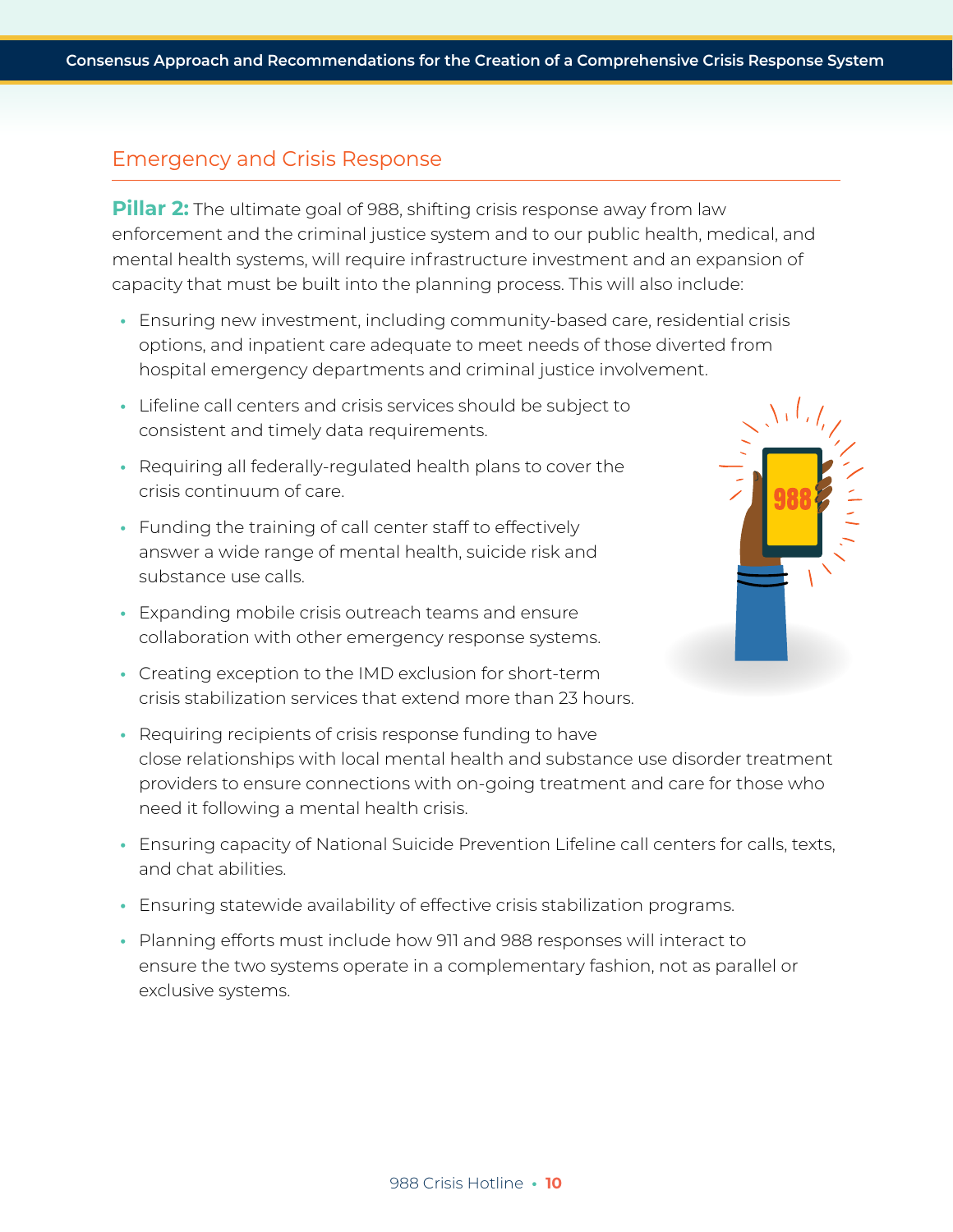### Equity and Inclusion

**Pillar 3:** Commitment to equity for underserved communities and inclusion of those with lived experience must extend beyond aspirational statements and rhetoric. To do this, we must:

- **•** Involve people with lived experience using crisis care and families, especially from diverse communities, in the planning and implementation process.
- **•** Reject artificial distinctions for who can be served with crisis services, e.g., "violent" versus "non-violent".
- **•** Require that research and data collection include data to assess and address health equity.
- **•** Develop and promote best practices for culturally and linguistically appropriate evaluation and care.
- **•** Fund recruitment and cultivation of a diverse workforce throughout the continuum.
- **•** Incentivize programs and policies with the effect of better getting people connected to care instead of incarceration.
- **•** Implement culturally competent and multilingual public education campaigns and outreach efforts.

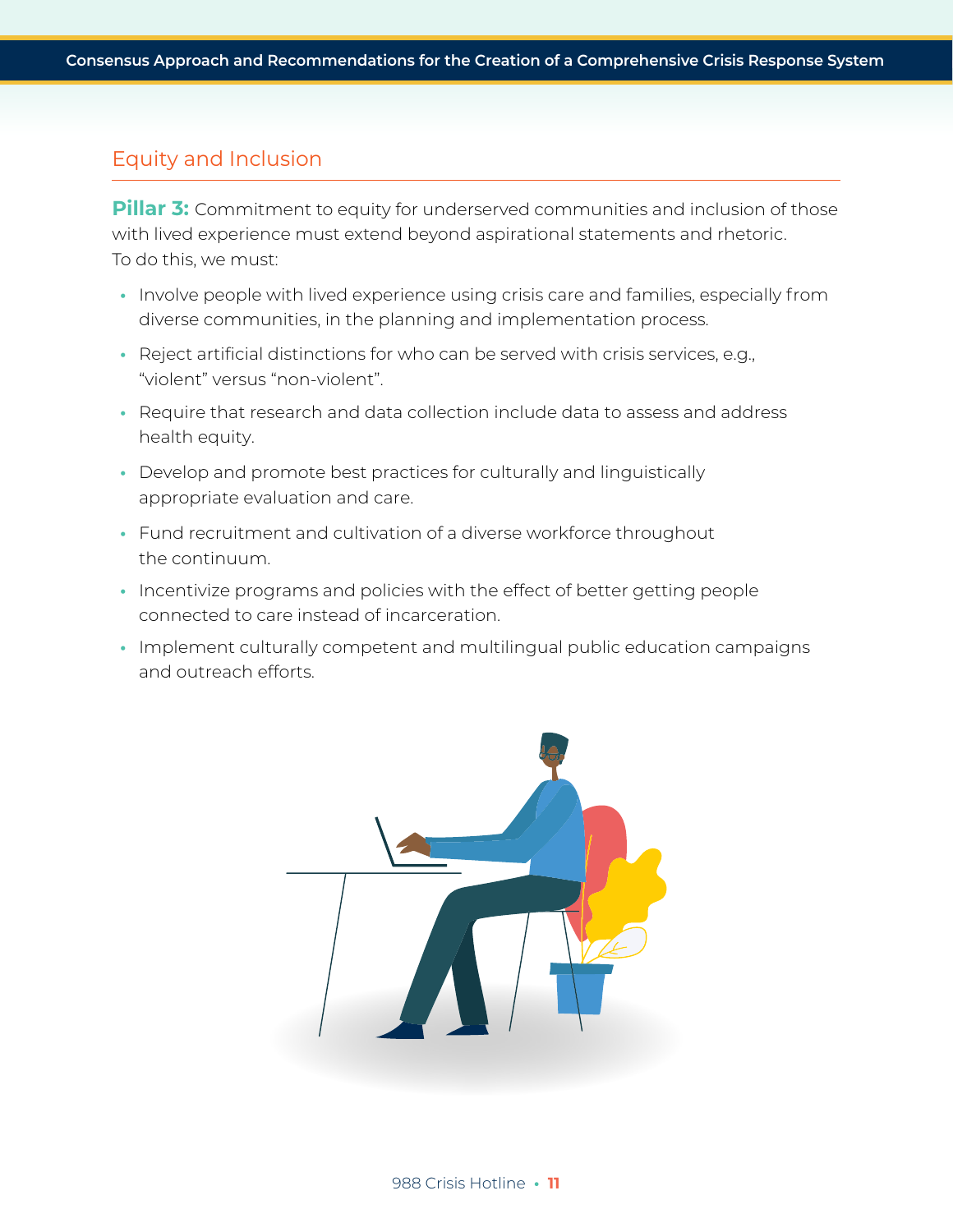#### Integration and Partnership

**Pillar 4:** Law enforcement should take a secondary role in crisis response through a paradigm shift that recognizes the warning signs of suicidal behavior, mental health conditions and substance use disorders as matters of health care, not criminal justice. This will require training, partnership, coordination, and thought leadership geared toward law enforcement and the courts, medical and mental health systems and the public at large. This will also require:

- **•** Incorporating multi-disciplinary trainings and ensuring planning efforts encompass the overlapping of 911 and 988 responses to encourage clarity of roles and protocols for cross-system referrals.
- **•** Mental health and substance use services should be integrated throughout the various touch points in a system—from emergency departments to primary care.
- **•** Incentivize and provide technical assistance for the integration of MH and SUD systems and departments both at an administrative and clinical level.
- **•** Promulgate national standards of psychiatric crisis care similar to those laid out in the [2021 GAP report.](https://www.thenationalcouncil.org/wp-content/uploads/2021/03/031121_GAP_Crisis-Report_Final.pdf?daf=375ateTbd56)
- **•** Support for peer outreach to high-risk individuals and upon discharge from hospitals and crisis settings.



- **•** Support ongoing coordination of emergency response, hospital and mental health crisis response systems to improve outcomes for individuals in crisis.
- **•** Structure federal investments through states to promote adoption of national standards and development of a comprehensive crisis continuum of care at statewide and local levels.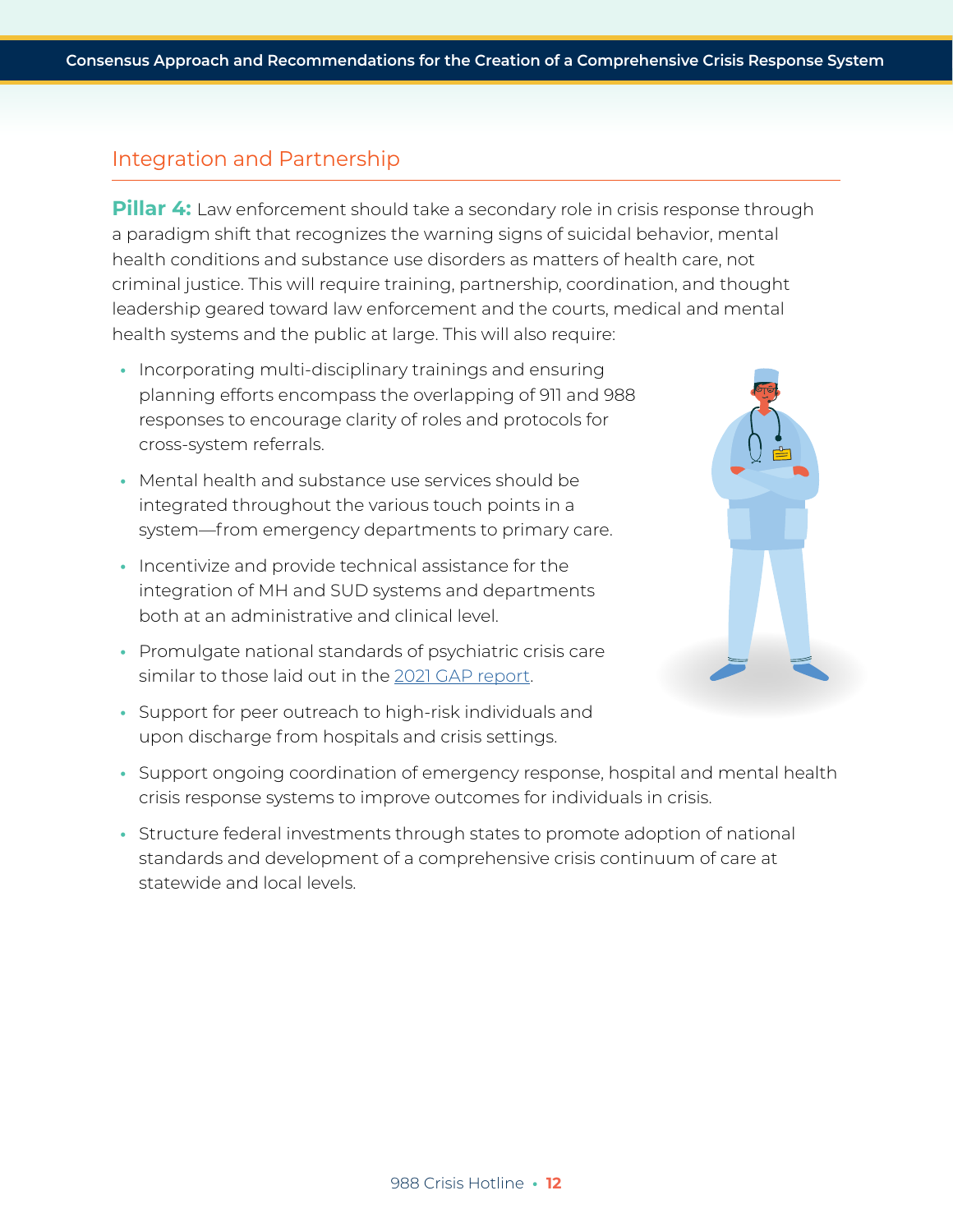### Parity: Fair and Equivalent Coverage

**Pillar 5:** Enforcing parity using all available means will prevent many individuals from ever escalating to crisis and will prevent those re-entering the community after stabilization from revolving-door, emergency-only treatment. This will also require:

- **•** Applying the federal parity law to all federally-regulated plans including Medicare Advantage.
- **•** Requiring all health plan medical necessity determinations to be fully consistent with generally accepted standards of care for MH/SUD.
- **•** Increasing funding for enforcement of state and federal parity laws.
- **•** Eliminating reimbursement rate disparities that dis-incentivize timely and adequate care.
- **•** Enforcing Federal telehealth parity law.
- **•** Revising parity regulations to establish an intermediate level of care classification to improve access to partial hospitalization and intensive outpatient programs and residential treatment.



- **•** Eliminating restrictions on MAT for SUD or co-occurring disorders.
- **•** Eliminating lifetime caps for Medicare.
- **•** Eliminating Medicaid inmate exclusion.
- **•** Establishing Medicaid state plan option to cover short-term acute care in specialized inpatient and residential settings, including IMDs.
- **•** Make Certified Community Behavioral Health Clinic services available through Medicaid in all states and territories.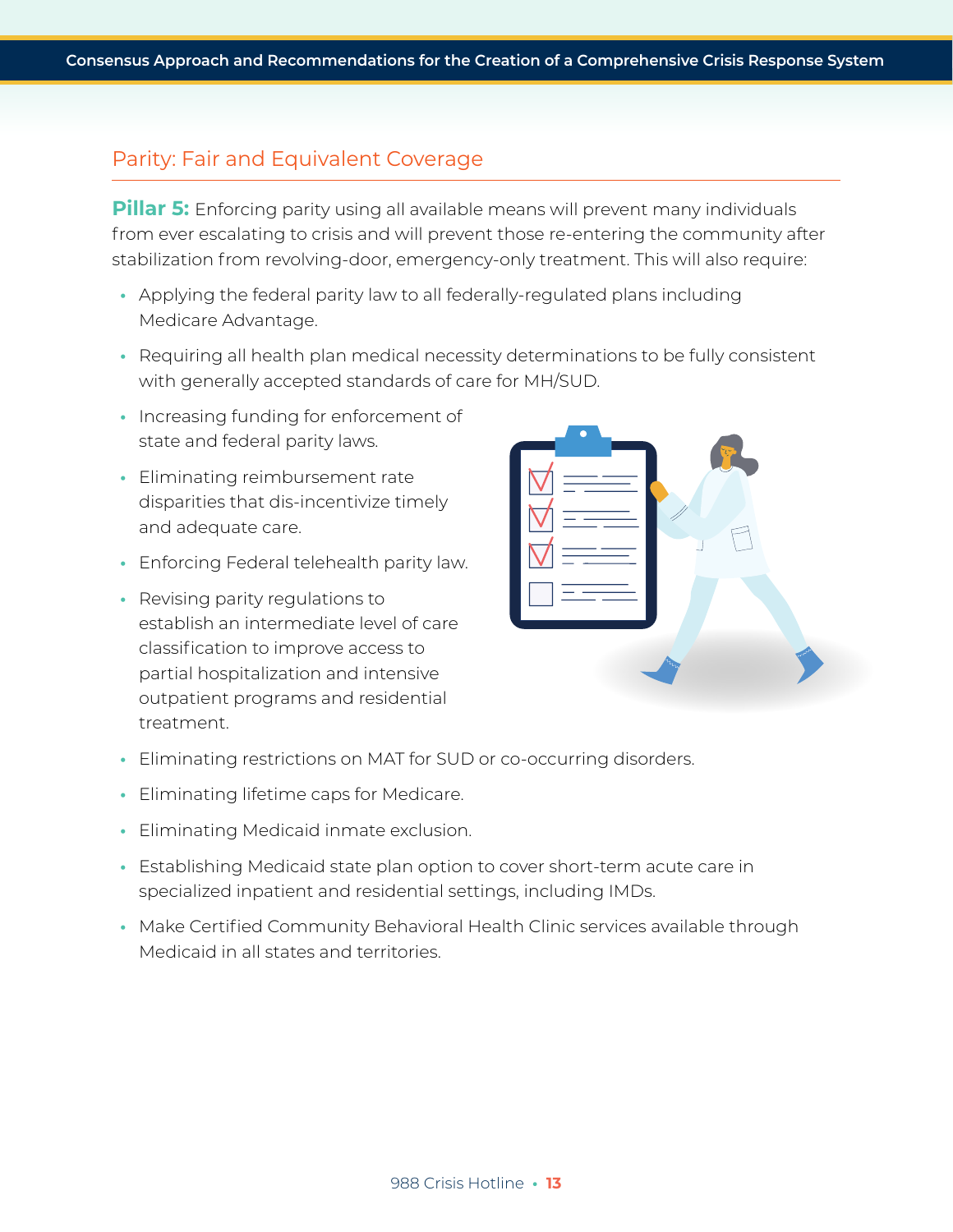### Standards for Care

**Pillar 6:** The historic investment in our nation's mental health and substance use system made by Congress must be tied to a commitment to improve the quality of treatment provided at all stages of the continuum of care. This will require investment in infrastructure, financing that incentivizes evidence-based practices and rewards good outcomes, as well as:

- **•** Incentivizing services, such as sub-acute care and alternatives to hospitalization, that fill gaps in the continuum of care.
- **•** Federal legislation to direct the Secretary of HHS to establish standards for a crisis continuum of care.
- **•** Funding and incentivizing evidence-based treatment modalities.
- **•** Removing barriers to filling in gaps to continuum of care, such as sub-acute care and alternatives to hospitalization, peer-run respite and in-home crisis stabilization and intensive in home services, especially for children.
- **•** Assessing adequacy of inpatient infrastructure and address shortages.
- **•** Incentivizing evidence-based interventions for severe MH/SUD and co-occurring disorders.
- **•** Promoting measurement-based care for mental health and substance use conditions and value-based financing that supports effective management of MH/SUD conditions similar to what's occurring in primary care.



- **•** Eliminating the use of "fail first" policies for medication therapies.
- **•** Training providers in assessing, managing, and treating suicidal ideation and behavior and the role of mental health, substance use and overdoses in suicidal behaviors.
- **•** Incentivizing and promoting integrated and coordinated comprehensive MH/SUD care by expanding the Certified Community Behavioral Health Clinics Medicaid demonstration program to allow any state the opportunity to apply.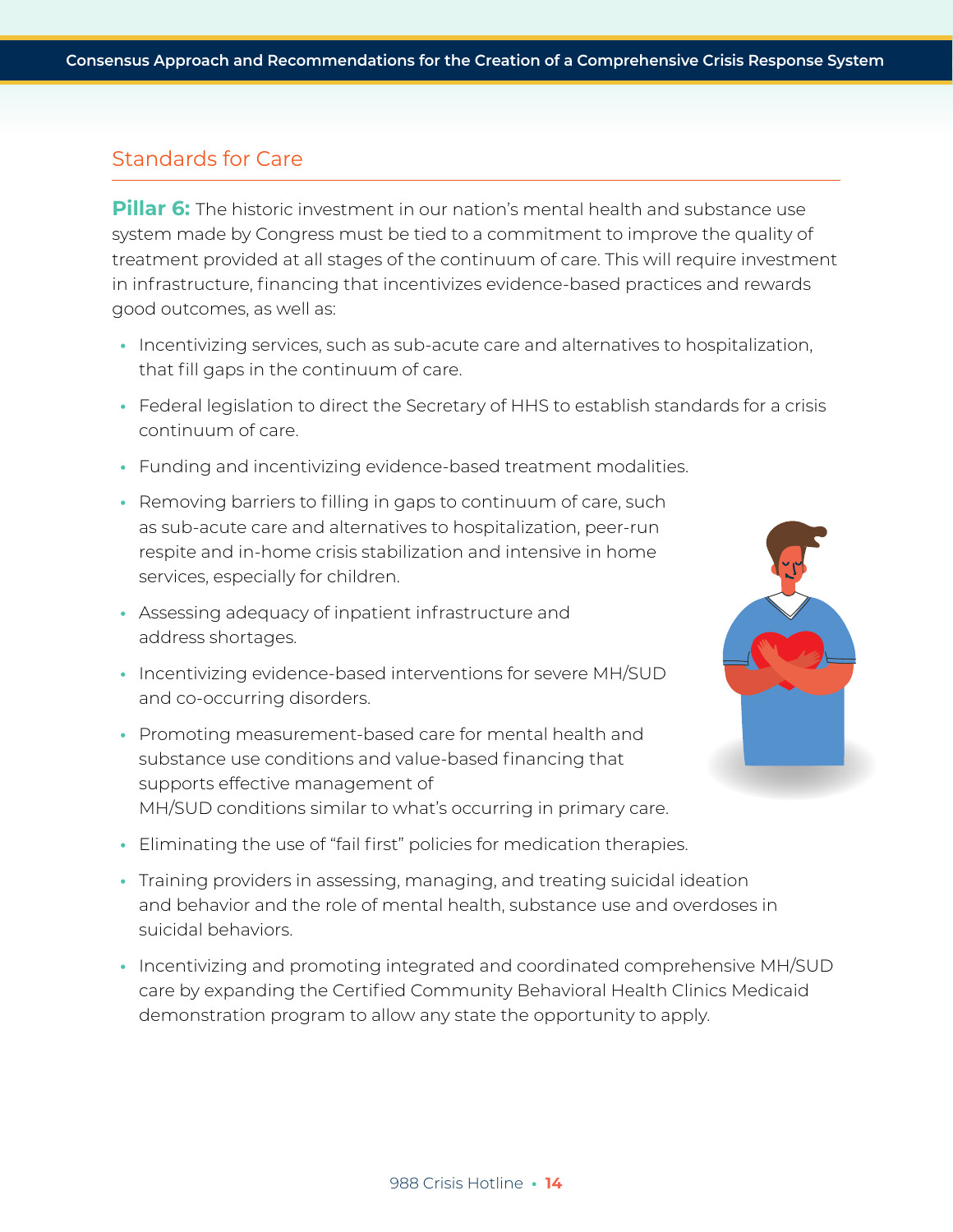### Workforce Capacity

**Pillar 7:** A successful shift away from law enforcement response will require an increase in all parts of the already-stretched mental health workforce. 988 implementation will falter if insufficient planning and investment is made in cultivating and training the workforce that will be needed. Additionally, resources that meet individuals' needs where they show up have been shown to avoid unnecessary deterioration that can lead to crisis in the first place.

Effectively addressing workforce capacity will also require:

- **•** Encouraging 988 and 911 response planning to view those responding to MH/SUD and suicide calls and incidents as mental health crisis responders with relevant skill sets rather than focusing on triage or dispatch functions.
- **•** All health plans, including Medicare, to reimburse the full range of mental health/substance use providers, including peer support specialists.



- **•** Enacting federal telehealth legislation that makes permanent and builds on COVID-19 flexibilities, including audio-only tele-mental health/substance use disorder treatment and removing in person requirements.
- **•** Mandating that insurers cover virtual mental health services at the same rate as in-person services.
- **•** Allowing inter-state licensing for mental health and substance use providers to ensure access to care.
- **•** Addressing inadequate pay for mental health workforce.
- **•** Expanding loan repayment assistance/forgiveness programs including those that incentivize providers to practice in rural and/or underserved areas.
- **•** Incentivizing programs that promote diversity in all mental health and substance use professions.
- **•** Ensuring all settings where mental health services are provided, including in homes, schools and the community, are eligible sites for workforce incentive and loan forgiveness programs.
- **•** Increase funding for mental health training programs to ensure a diverse and robust workforce pipeline into the future.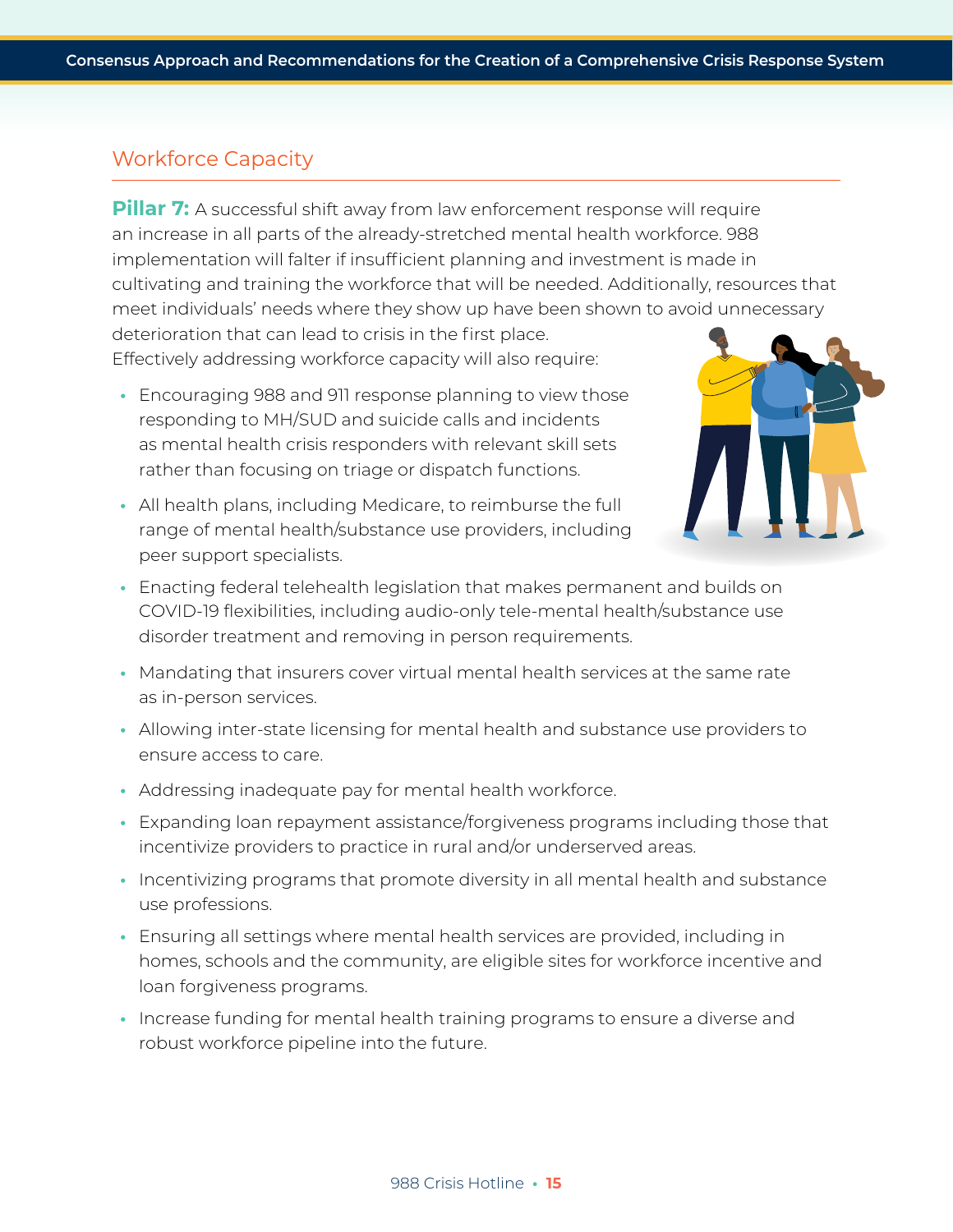## **Conclusion**

Now is the time to create a truly comprehensive crisis response system for mental health, substance use disorders, and suicide prevention.

Our nation has failed those in crisis, and without thoughtful and thorough planning, the roll out of 988 may have the same problems as the current system. Our goal as leaders in the field is to help prevent that from happening and in doing so, develop a better system for mental health and substance use disorder.

By adopting a full continuum of care that takes into account the 7 pillars outlined here we allow for local communities, states, and our nation to be prepared to consistently



transform how we respond to mental health and substance use needs, including those in crisis. Each of the organizations listed will be leveraging this document in our policy discussions with the goal of remaining united as a field and achieving robust transformation for our nation's crisis response system.

Together, we believe it is the time for our nation to put all the pieces together in a thoughtful way to help families in crisis everywhere.

# **References**

[A Unified Vision for Transforming Mental Health and Substance Use Care](https://wellbeingtrust.org/wp-content/uploads/2020/10/Unified-Vision-v8-10_28_2020.pdf)

[ROADMAP TO THE IDEAL CRISIS SYSTEM Essential Elements, Measurable Standards](https://www.thenationalcouncil.org/wp-content/uploads/2021/03/031121_GAP_Crisis-Report_Final.pdf?daf=375ateTbd56)  [and Best Practices for Behavioral Health Crisis Response](https://www.thenationalcouncil.org/wp-content/uploads/2021/03/031121_GAP_Crisis-Report_Final.pdf?daf=375ateTbd56)

[Cops, Clinicians, or Both? Collaborative Approaches to Responding to Behavioral](https://ps.psychiatryonline.org/doi/abs/10.1176/appi.ps.202000721?journalCode=ps)  [Health Emergencies](https://ps.psychiatryonline.org/doi/abs/10.1176/appi.ps.202000721?journalCode=ps)